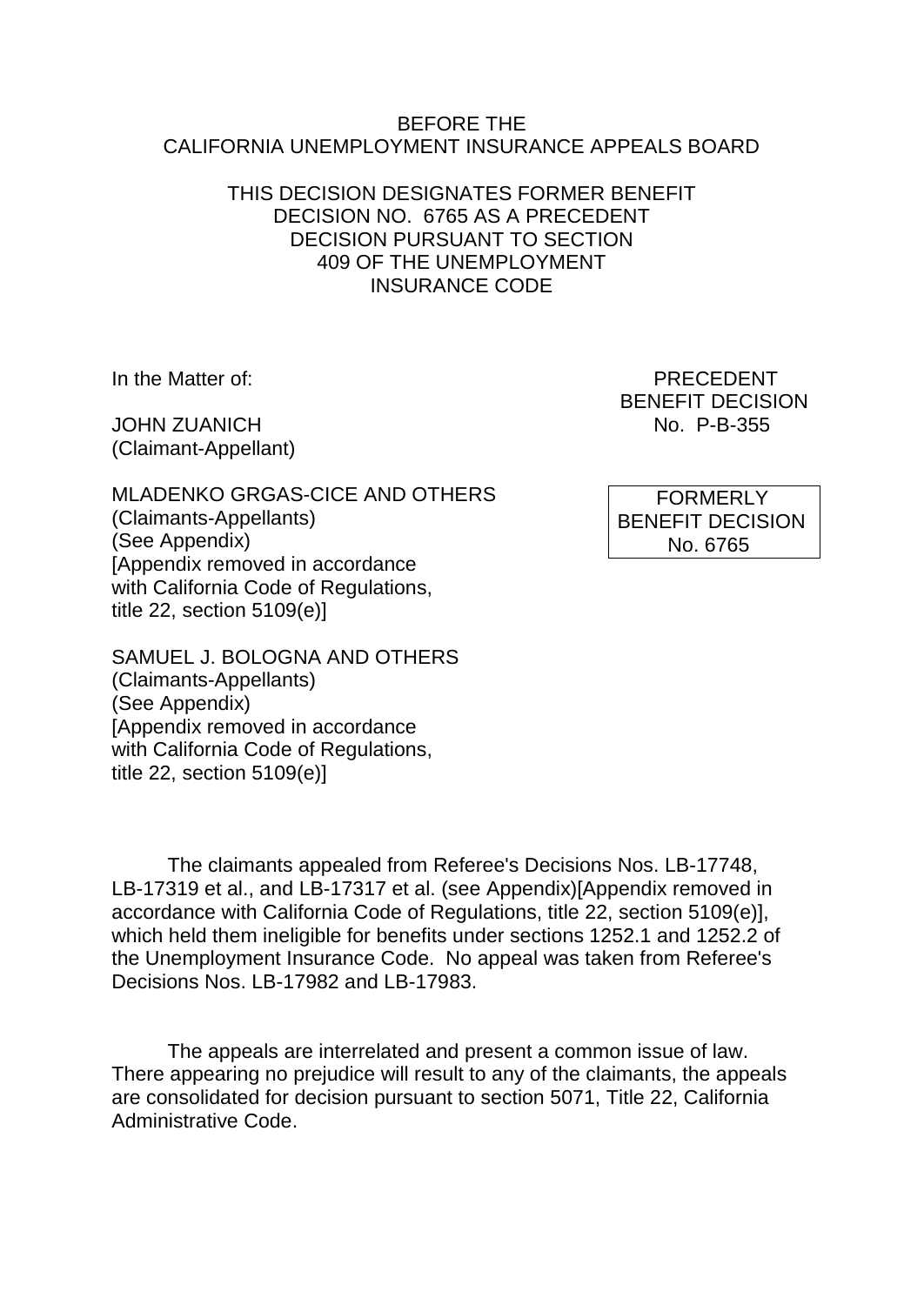# STATEMENT OF FACTS

All claimants herein are commercial fishermen operating out of the greater Los Angeles harbor area. The workweek for commercial fishing purposes is six days for those vessels engaged in fishing in local waters. For those vessels whose cruises take them beyond the continental limits of the United States, the workweek is seven days.

Claimants Dinko Obuljen, Vieko Obuljen and Gregas-Cice were crew members of the boat "City of Los Angeles." During the week ending December 12, 1964 their boat was tied up for repairs. Saturday night, December 12, the skipper telephoned the above claimants and requested them to report to the boat Monday morning, December 14, at 8 o'clock. Upon reporting as instructed, they were advised of their termination and they immediately removed their gear.

The claimants Bologna, Braskovich, Evich, Greget, Kordich, Krokes, Mardesich, Mariani and Smaljan represented the entire crew of the boat "Cape Cleare."

On Saturday, December 5, the skipper, who was also the owner, entered into negotiations for the sale of the boat. The arrangements were made and the price established orally that night. On Tuesday, December 8, all necessary documentary evidence of the sale was completed and the ownership and possession of the boat were transferred. The crew at that time, with but one exception, were advised of the transfer of the boat and the termination of their services. All claimants had removed their gear by Wednesday, December 9, 1964.

Claimant Zuanich was a crew member of the boat "Jo Ann." Monday, January 11, 1965, he was informed of the termination of the fishing season and that he was no longer attached to the boat. He reported to the department on that date to claim benefits for the prior week and immediately returned to the boat to obtain his gear, which he then removed.

None of the claimants above secured a berth on any other boat throughout the balance of the respective benefit week in question. The claimants did not engage in any fishing during any part of the week and were in receipt of no earnings with respect to such week.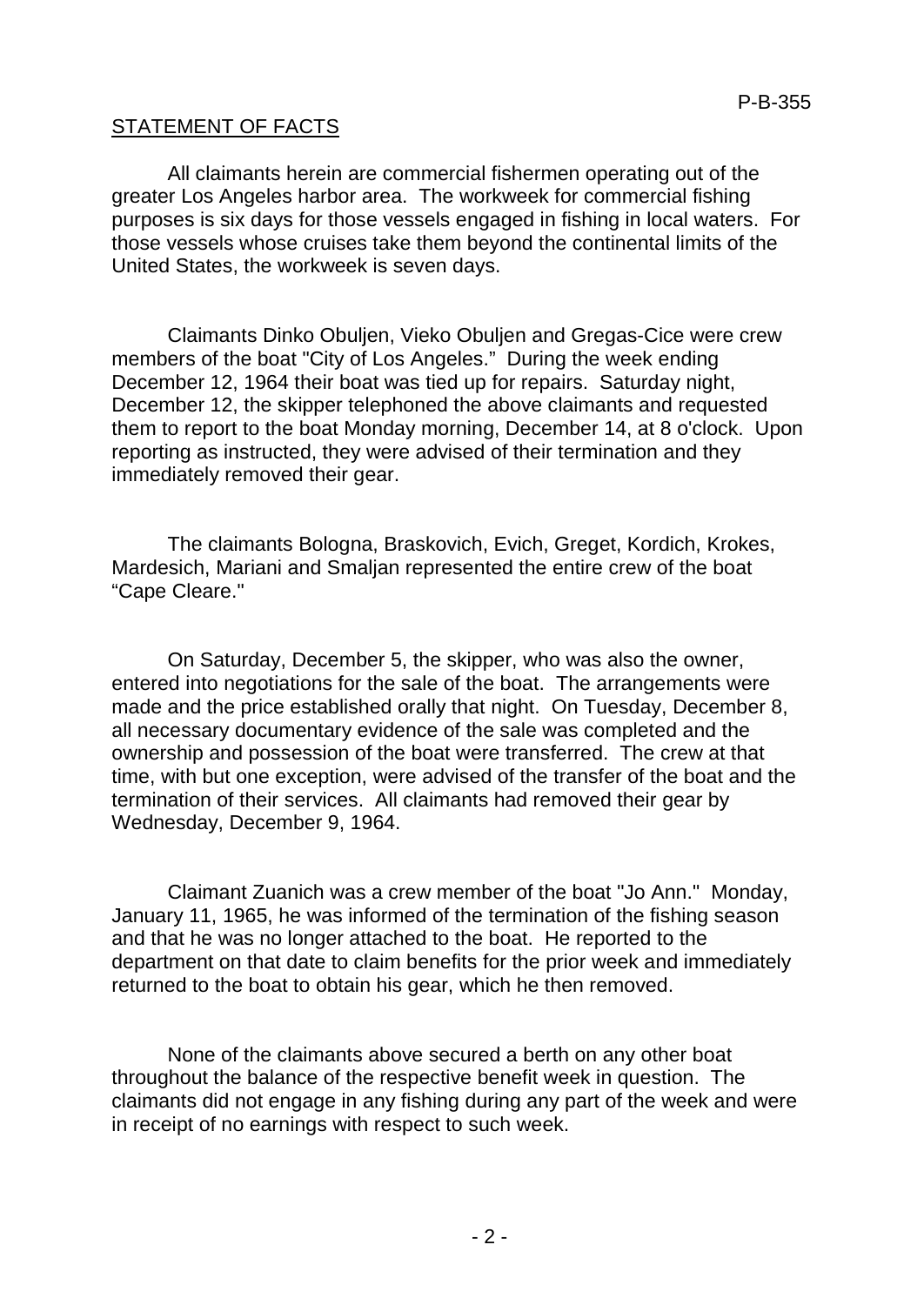P-B-355 In each instance the department considered the claimants' eligibility for benefits under the provisions of either section 1252.1 or 1252.2 of the code, and in each instance denied the claimants benefits.

The claimants contend that their eligibility for benefits should be determined under section 1252 or 1279.

### REASONS FOR DECISION

The department has positioned its denial of benefits on the claimants' failure to satisfy all of the provisions of either section 1252.1 or 1252.2. Citing Benefit Decisions Nos. 6752, 64-2231 and 64-2232, it is urged that as commercial fishermen the claimants' entitlement to benefits may be established only within the purview of such sections.

The claimants do not deny that as commercial fishermen their eligibility must be established within the limitations of the above sections. They contend, however, that for the weeks in question their eligibility should be considered as unemployed individuals under section 1252 or 1279 of the code, and distinguish the facts presented by the instant appeals from those presented in the cases cited by the department.

A review of the above cases indicates that each of the claimants involved therein, although unemployed insofar as a rendition of services may be concerned, were nevertheless continuously commercial fishermen. Each claimant had voluntarily left his employment as a member of a crew to accept employment as a member of a crew on another vessel. The claimants herein, however, were members of a crew for only a portion of, and during the first part of, a normal workweek. Their unemployment resulted from the sale of the vessels to which they had been attached, or because the fishing season had ended.

Section 1252.1 of the code provides:

"1252.1. With respect to individuals hired as commercial fishermen a 'totally unemployed individual' means an individual who, during a particular week, while still attached to his employer from the standpoint that there did not occur any severance of the employer-employee relationship,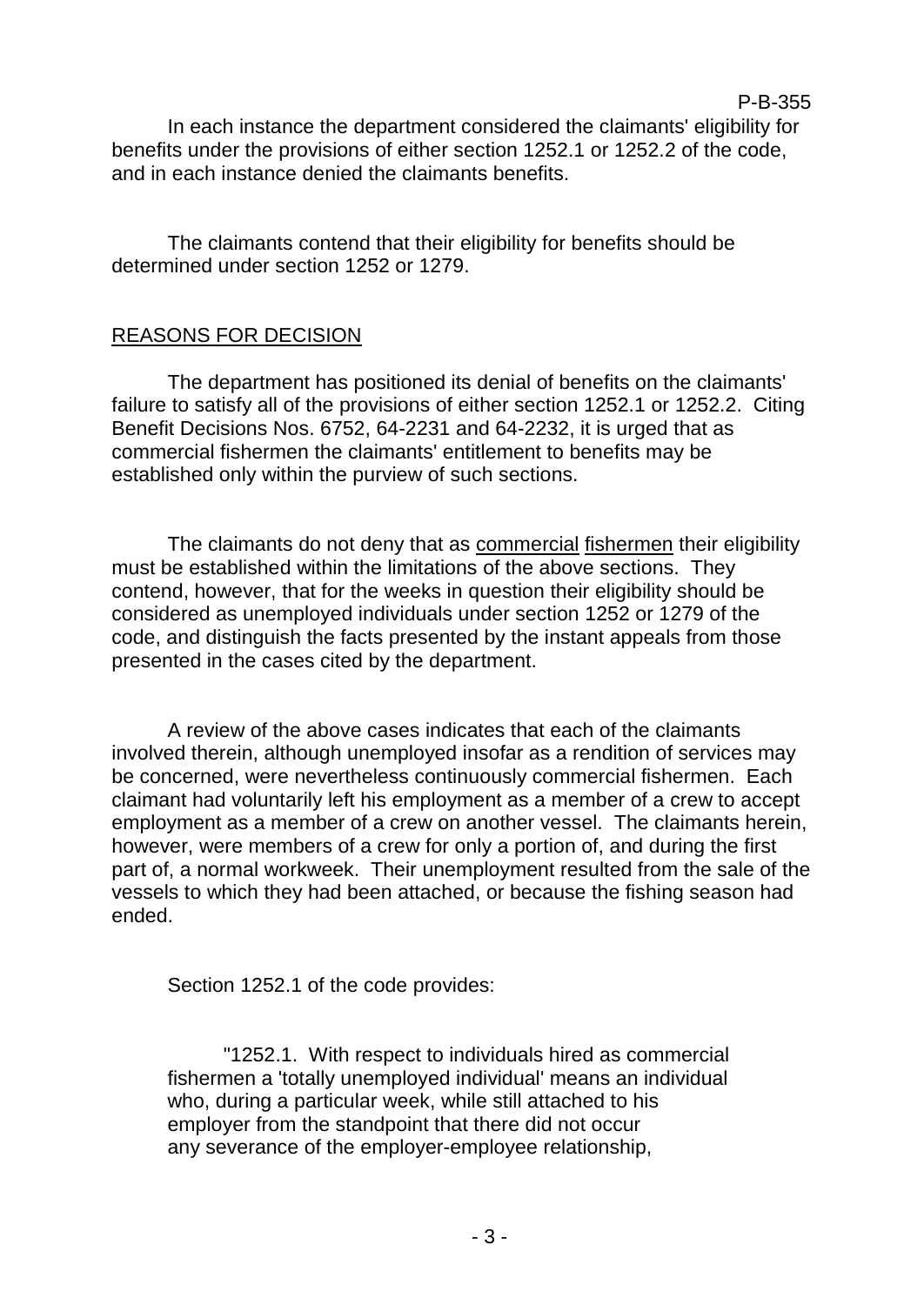earned no wages and performed no services because his employer's boat was tied up for one or more of the following reasons:

- "(a) Inclement weather.
- "(b) Absence of fish in fishable waters.
- "(c) Lack of orders for fish from buyers.
- "(d) Boat is laid up for repairs."

Section 1252.2 of the code provides:

"1252.2. With respect to individuals hired as commercial fishermen a 'partially unemployed individual' means an individual who, during a particular week:

"(a) Earned less than his weekly benefit amount;

"(b) Was employed by his regular employer in the act of catching or attempting to catch fish;

"(c) Was during such week continuously attached to his employer from the standpoint that there did not occur any severance of the employer-employee relationship; and

"(d) (1) Worked less than normal customary full-time hours or full number of days per week for such regular employer because of lack of full-time work, or

"(2) If normal customary full-time hours or full number of days per week are not determinable, he worked less than four (4) days during a payroll week for such regular employer because of lack of full-time work."

A literal reading of the preface of each provision emphasizes the necessity of being a commercial fisherman. Each section specifically sets forth the eligibility of commercial fishermen.

Sections 1252.1-1 and 1252.2-1, Title 22 of the California Administrative Code define commercial fishermen as individuals who are members of a crew of a vessel engaged in the capture of fish for sale and not in pleasure or sport fishing.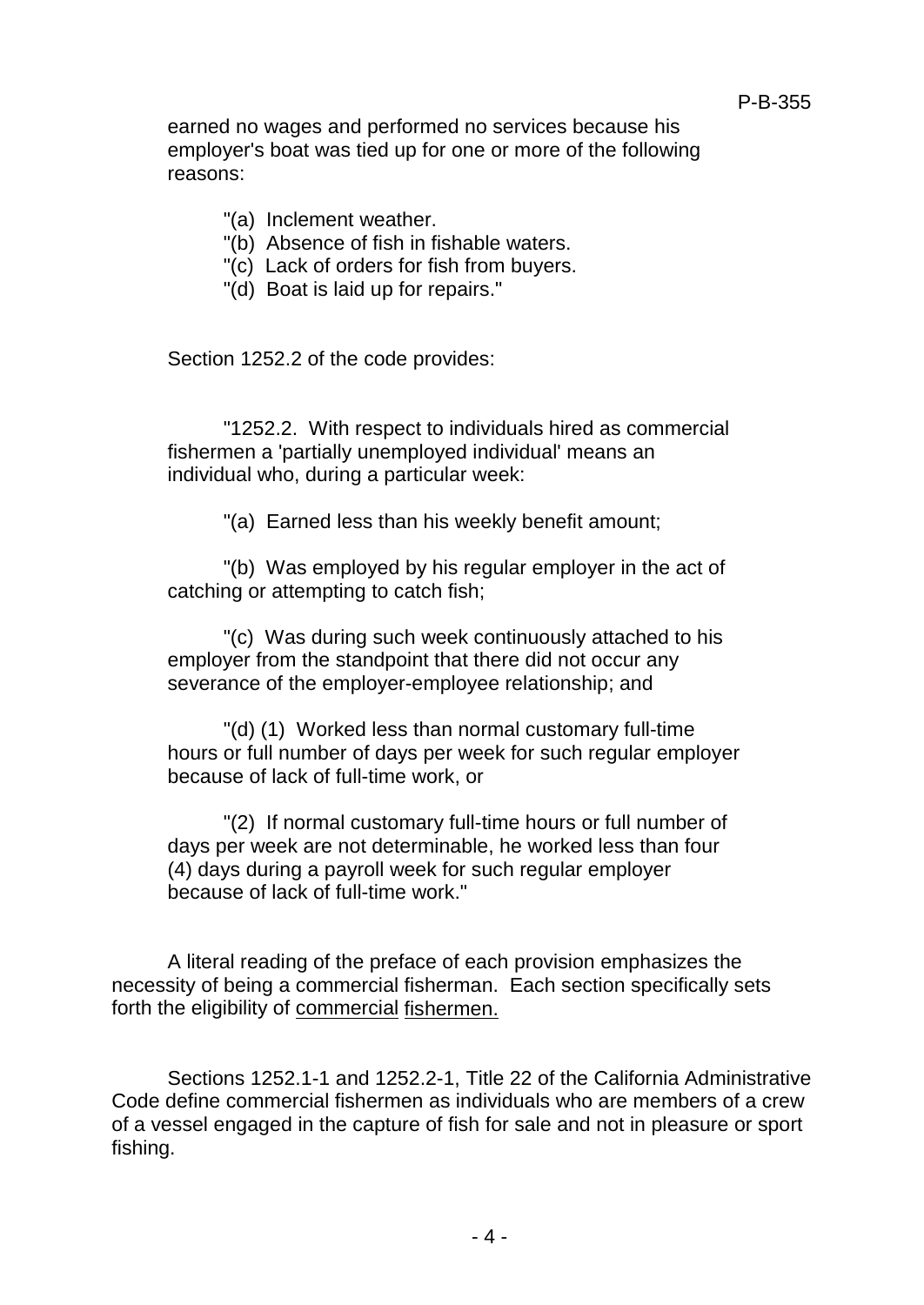The claimants, therefore, may be commercial fishermen only so long as they are actually engaged or attached to a fishing boat or are members of a fishing crew (Benefit Decision No. 5295). The facts presented in Benefit Decision No. 5295 are dissimilar to the extent that the fishing fleet was involved in a trade dispute. It had commenced approximately December 1947. On January 19, 1948, however, the boat to which the claimant therein had been attached was sold and the crew terminated. In finding the claimant purged of the trade dispute we also found him, effective January 19, an unemployed individual. We stated:

". . . The sale of the vessel was therefore a factor intervening between the trade dispute and the claimant's unemployment subsequent to such sale with sufficient effect to sever the direct causal connection between the two. Accordingly, it relieves the claimant of the disqualification from benefits under Section 56(a) to which he was theretofore subject.

". . . The claimant was a crew member of a specific vessel, and that vessel was the 'establishment in which he was employed' within the meaning of Section 56(a). The locale of 'his work' was the Golden Gate, not the San Pedro waterfront; his employer was the owner of that boat, not the San Pedro fishing industry or an organization of fishing boat owners. . . ."

While the issue in Benefit Decision No. 5295 was the claimant's eligibility under the trade dispute provisions of the code, nevertheless, the rationale of the termination of employment is equally applicable to the claimants herein. Although claimant Zuanich was laid off, whether the separation occurred because of a layoff or because the boat was sold, the net result is identical. As of the date of termination, the claimants were no longer attached to any boat nor were they members of any crew. Thus they are, as of such date, no longer within the definition of commercial fishermen despite their experience or potential future employment. Their eligibility, therefore, must be determined within the meaning of section 1252 or 1279 of the code as unemployed individuals.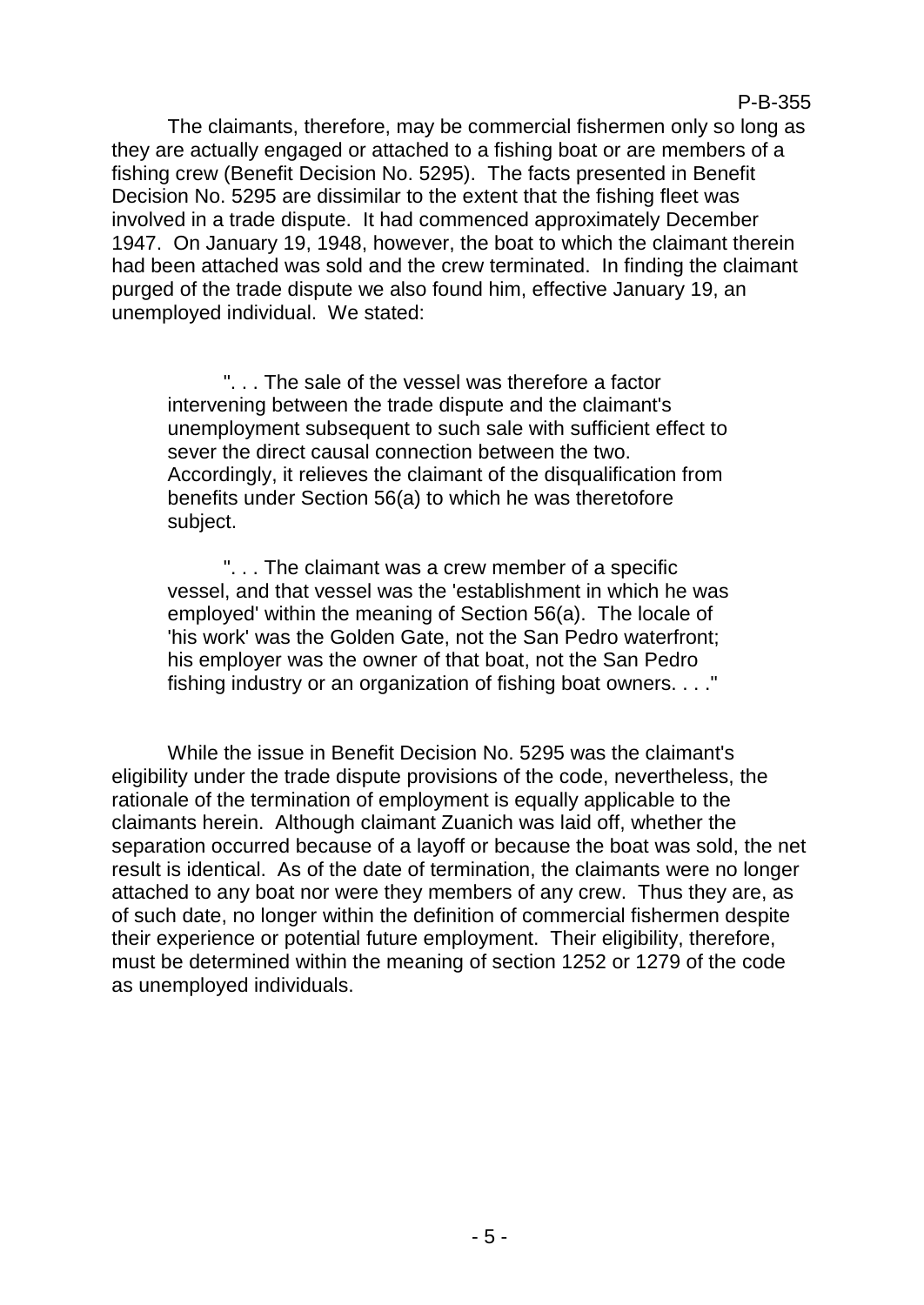Section 1252 of the code provides:

"1252. An individual is 'unemployed' in any week during which he performs no services and with respect to which no wages are payable to him, or in any week of less than full-time work if the wages payable to him with respect to that week are less than his weekly benefit amount. . . ."

It is clear from the facts presented herein that none of the claimants had any earnings for the particular week in question. None of the claimants performed any services. In each instance, therefore, the claimants would be unemployed individuals within the meaning of section 1252 of the code and would be entitled to an eligibility determination as such.

### **DECISION**

The decisions of the referees are reversed. The claimants' eligibility for benefits for the respective weeks in question shall be determined pursuant to the provisions of section 1252 of the Unemployment Insurance Code.

Sacramento, California, June 4, 1965.

# CALIFORNIA UNEMPLOYMENT INSURANCE APPEALS BOARD

GERALD F. MAHER, Chairman

LOWELL NELSON

NORMAN J. GATZERT